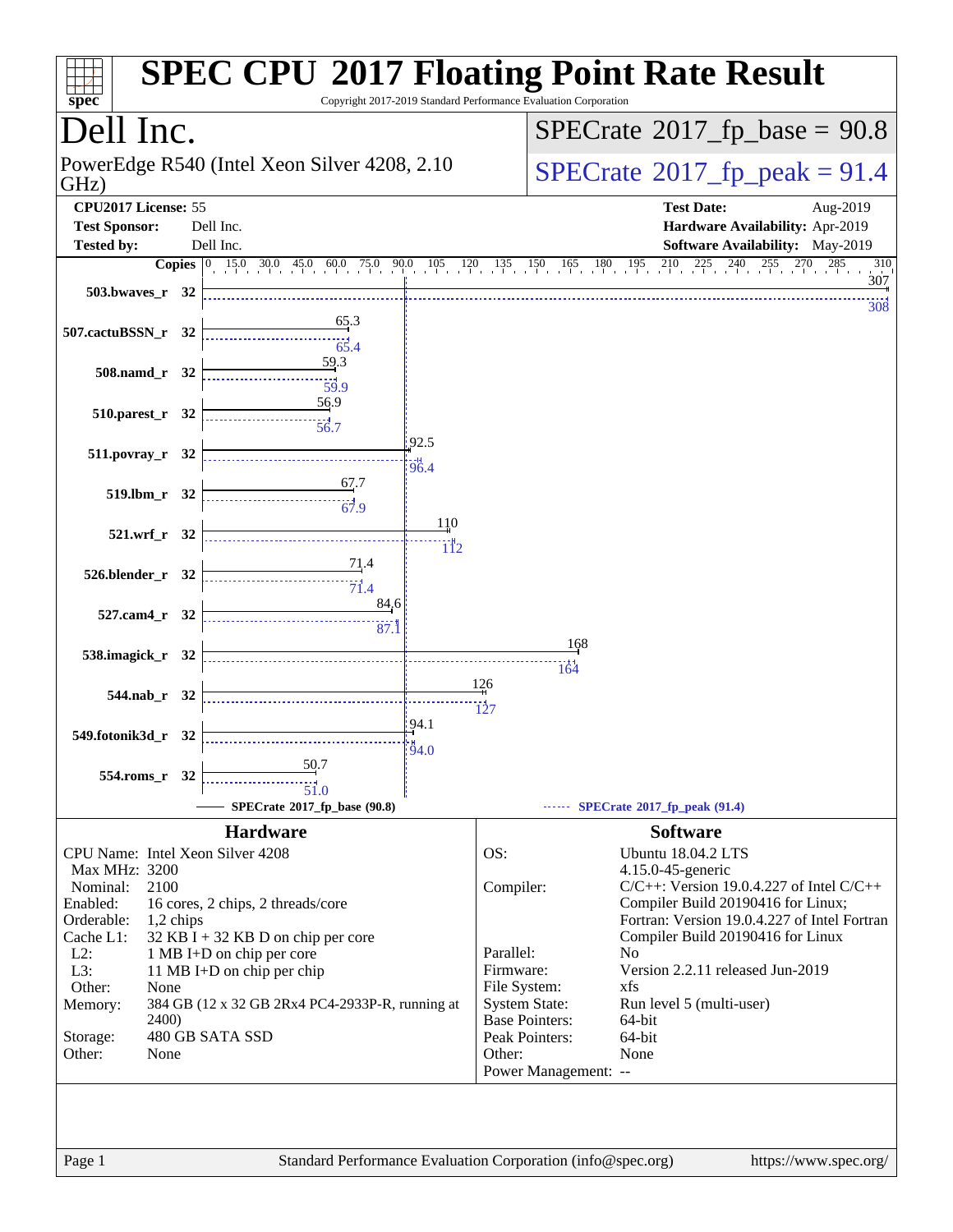

Copyright 2017-2019 Standard Performance Evaluation Corporation

# Dell Inc.

GHz) PowerEdge R540 (Intel Xeon Silver 4208, 2.10  $\vert$  [SPECrate](http://www.spec.org/auto/cpu2017/Docs/result-fields.html#SPECrate2017fppeak)<sup>®</sup>[2017\\_fp\\_peak = 9](http://www.spec.org/auto/cpu2017/Docs/result-fields.html#SPECrate2017fppeak)1.4

 $SPECrate$ <sup>®</sup>[2017\\_fp\\_base =](http://www.spec.org/auto/cpu2017/Docs/result-fields.html#SPECrate2017fpbase) 90.8

**[CPU2017 License:](http://www.spec.org/auto/cpu2017/Docs/result-fields.html#CPU2017License)** 55 **[Test Date:](http://www.spec.org/auto/cpu2017/Docs/result-fields.html#TestDate)** Aug-2019 **[Test Sponsor:](http://www.spec.org/auto/cpu2017/Docs/result-fields.html#TestSponsor)** Dell Inc. **[Hardware Availability:](http://www.spec.org/auto/cpu2017/Docs/result-fields.html#HardwareAvailability)** Apr-2019 **[Tested by:](http://www.spec.org/auto/cpu2017/Docs/result-fields.html#Testedby)** Dell Inc. **[Software Availability:](http://www.spec.org/auto/cpu2017/Docs/result-fields.html#SoftwareAvailability)** May-2019

#### **[Results Table](http://www.spec.org/auto/cpu2017/Docs/result-fields.html#ResultsTable)**

|                                   | <b>Base</b>   |                |            |                | <b>Peak</b> |                |       |               |                |              |                |              |                |              |
|-----------------------------------|---------------|----------------|------------|----------------|-------------|----------------|-------|---------------|----------------|--------------|----------------|--------------|----------------|--------------|
| <b>Benchmark</b>                  | <b>Copies</b> | <b>Seconds</b> | Ratio      | <b>Seconds</b> | Ratio       | <b>Seconds</b> | Ratio | <b>Copies</b> | <b>Seconds</b> | <b>Ratio</b> | <b>Seconds</b> | <b>Ratio</b> | <b>Seconds</b> | <b>Ratio</b> |
| 503.bwayes r                      | 32            | 1044           | 307        | 1042           | 308         |                |       | 32            | 1043           | 308          | 1042           | 308          |                |              |
| 507.cactuBSSN r                   | 32            | 619            | 65.4       | 621            | 65.3        |                |       | 32            | 617            | 65.6         | 619            | 65.4         |                |              |
| $508$ .namd $r$                   | 32            | 513            | 59.3       | 511            | 59.5        |                |       | 32            | 507            | 60.0         | 508            | 59.9         |                |              |
| 510.parest_r                      | 32            | 1470           | 56.9       | 1472           | 56.9        |                |       | 32            | 1476           | 56.7         | 1467           | 57.1         |                |              |
| 511.povray_r                      | 32            | 807            | 92.5       | 803            | 93.0        |                |       | 32            | 761            | 98.2         | 775            | 96.4         |                |              |
| 519.lbm r                         | 32            | 497            | 67.9       | 498            | 67.7        |                |       | 32            | 496            | 68.0         | 497            | 67.9         |                |              |
| $521.wrf$ r                       | 32            | 652            | <b>110</b> | 646            | 111         |                |       | 32            | 639            | <b>112</b>   | 633            | 113          |                |              |
| 526.blender r                     | 32            | 682            | 71.4       | 683            | 71.4        |                |       | 32            | 681            | 71.5         | 682            | 71.4         |                |              |
| 527.cam4 r                        | 32            | 658            | 85.0       | 662            | 84.6        |                |       | 32            | 640            | 87.5         | 642            | 87.1         |                |              |
| 538.imagick_r                     | 32            | 472            | 168        | 471            | 169         |                |       | 32            | 476            | 167          | 484            | <b>164</b>   |                |              |
| 544.nab r                         | 32            | 424            | 127        | 428            | 126         |                |       | 32            | 424            | <u>127</u>   | 423            | 127          |                |              |
| 549.fotonik3d r                   | 32            | 1325           | 94.1       | 1315           | 94.9        |                |       | 32            | 1327           | 94.0         | 1313           | 95.0         |                |              |
| $554$ .roms_r                     | 32            | 999            | 50.9       | 1003           | 50.7        |                |       | 32            | 995            | 51.1         | 997            | 51.0         |                |              |
| $SPECrate*2017_fp\_base =$        |               |                | 90.8       |                |             |                |       |               |                |              |                |              |                |              |
| $SPECrate^{\circ}2017$ _fp_peak = |               |                | 91.4       |                |             |                |       |               |                |              |                |              |                |              |

Results appear in the [order in which they were run.](http://www.spec.org/auto/cpu2017/Docs/result-fields.html#RunOrder) Bold underlined text [indicates a median measurement.](http://www.spec.org/auto/cpu2017/Docs/result-fields.html#Median)

#### **[Submit Notes](http://www.spec.org/auto/cpu2017/Docs/result-fields.html#SubmitNotes)**

 The numactl mechanism was used to bind copies to processors. The config file option 'submit' was used to generate numactl commands to bind each copy to a specific processor. For details, please see the config file.

### **[Operating System Notes](http://www.spec.org/auto/cpu2017/Docs/result-fields.html#OperatingSystemNotes)**

Stack size set to unlimited using "ulimit -s unlimited"

### **[General Notes](http://www.spec.org/auto/cpu2017/Docs/result-fields.html#GeneralNotes)**

Environment variables set by runcpu before the start of the run: LD\_LIBRARY\_PATH = "/home/cpu2017/lib/intel64"

 Binaries compiled on a system with 1x Intel Core i9-799X CPU + 32GB RAM memory using Redhat Enterprise Linux 7.5 Transparent Huge Pages enabled by default Prior to runcpu invocation Filesystem page cache synced and cleared with: sync; echo 3> /proc/sys/vm/drop\_caches runcpu command invoked through numactl i.e.: numactl --interleave=all runcpu <etc> NA: The test sponsor attests, as of date of publication, that CVE-2017-5754 (Meltdown) is mitigated in the system as tested and documented.

**(Continued on next page)**

| Page 2 | Standard Performance Evaluation Corporation (info@spec.org) | https://www.spec.org/ |
|--------|-------------------------------------------------------------|-----------------------|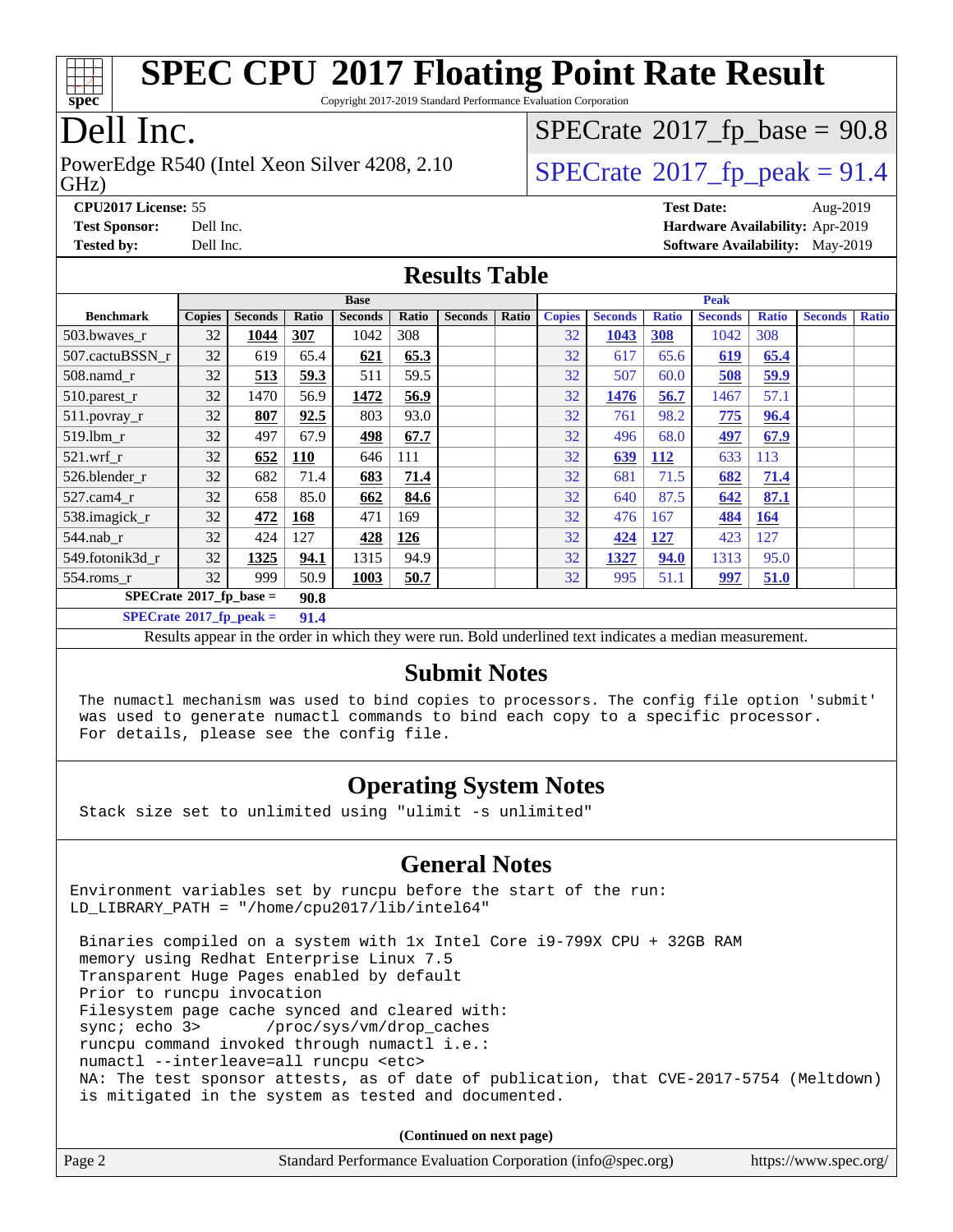

Copyright 2017-2019 Standard Performance Evaluation Corporation

## Dell Inc.

GHz) PowerEdge R540 (Intel Xeon Silver 4208, 2.10  $\vert$  [SPECrate](http://www.spec.org/auto/cpu2017/Docs/result-fields.html#SPECrate2017fppeak)<sup>®</sup>[2017\\_fp\\_peak = 9](http://www.spec.org/auto/cpu2017/Docs/result-fields.html#SPECrate2017fppeak)1.4

 $SPECTate@2017_fp\_base = 90.8$ 

**[CPU2017 License:](http://www.spec.org/auto/cpu2017/Docs/result-fields.html#CPU2017License)** 55 **[Test Date:](http://www.spec.org/auto/cpu2017/Docs/result-fields.html#TestDate)** Aug-2019 **[Test Sponsor:](http://www.spec.org/auto/cpu2017/Docs/result-fields.html#TestSponsor)** Dell Inc. **[Hardware Availability:](http://www.spec.org/auto/cpu2017/Docs/result-fields.html#HardwareAvailability)** Apr-2019 **[Tested by:](http://www.spec.org/auto/cpu2017/Docs/result-fields.html#Testedby)** Dell Inc. **[Software Availability:](http://www.spec.org/auto/cpu2017/Docs/result-fields.html#SoftwareAvailability)** May-2019

#### **[General Notes \(Continued\)](http://www.spec.org/auto/cpu2017/Docs/result-fields.html#GeneralNotes)**

 Yes: The test sponsor attests, as of date of publication, that CVE-2017-5753 (Spectre variant 1) is mitigated in the system as tested and documented. Yes: The test sponsor attests, as of date of publication, that CVE-2017-5715 (Spectre variant 2) is mitigated in the system as tested and documented.

#### **[Platform Notes](http://www.spec.org/auto/cpu2017/Docs/result-fields.html#PlatformNotes)**

Page 3 Standard Performance Evaluation Corporation [\(info@spec.org\)](mailto:info@spec.org) <https://www.spec.org/> Sysinfo program /home/cpu2017/bin/sysinfo Rev: r5974 of 2018-05-19 9bcde8f2999c33d61f64985e45859ea9 running on intel-sut Wed Aug 21 03:37:20 2019 SUT (System Under Test) info as seen by some common utilities. For more information on this section, see <https://www.spec.org/cpu2017/Docs/config.html#sysinfo> From /proc/cpuinfo model name : Intel(R) Xeon(R) Silver 4208 CPU @ 2.10GHz 2 "physical id"s (chips) 32 "processors" cores, siblings (Caution: counting these is hw and system dependent. The following excerpts from /proc/cpuinfo might not be reliable. Use with caution.) cpu cores : 8 siblings : 16 physical 0: cores 0 1 2 3 4 5 6 7 physical 1: cores 0 1 2 3 4 5 6 7 From lscpu: Architecture: x86\_64 CPU op-mode(s): 32-bit, 64-bit Byte Order: Little Endian  $CPU(s):$  32 On-line CPU(s) list: 0-31 Thread(s) per core: 2 Core(s) per socket: 8 Socket(s): 2 NUMA node(s): 2 Vendor ID: GenuineIntel CPU family: 6 Model: 85 Model name: Intel(R) Xeon(R) Silver 4208 CPU @ 2.10GHz Stepping: 6 CPU MHz: 2158.096 BogoMIPS: 4200.00 Virtualization: VT-x L1d cache: 32K L1i cache: 32K **(Continued on next page)**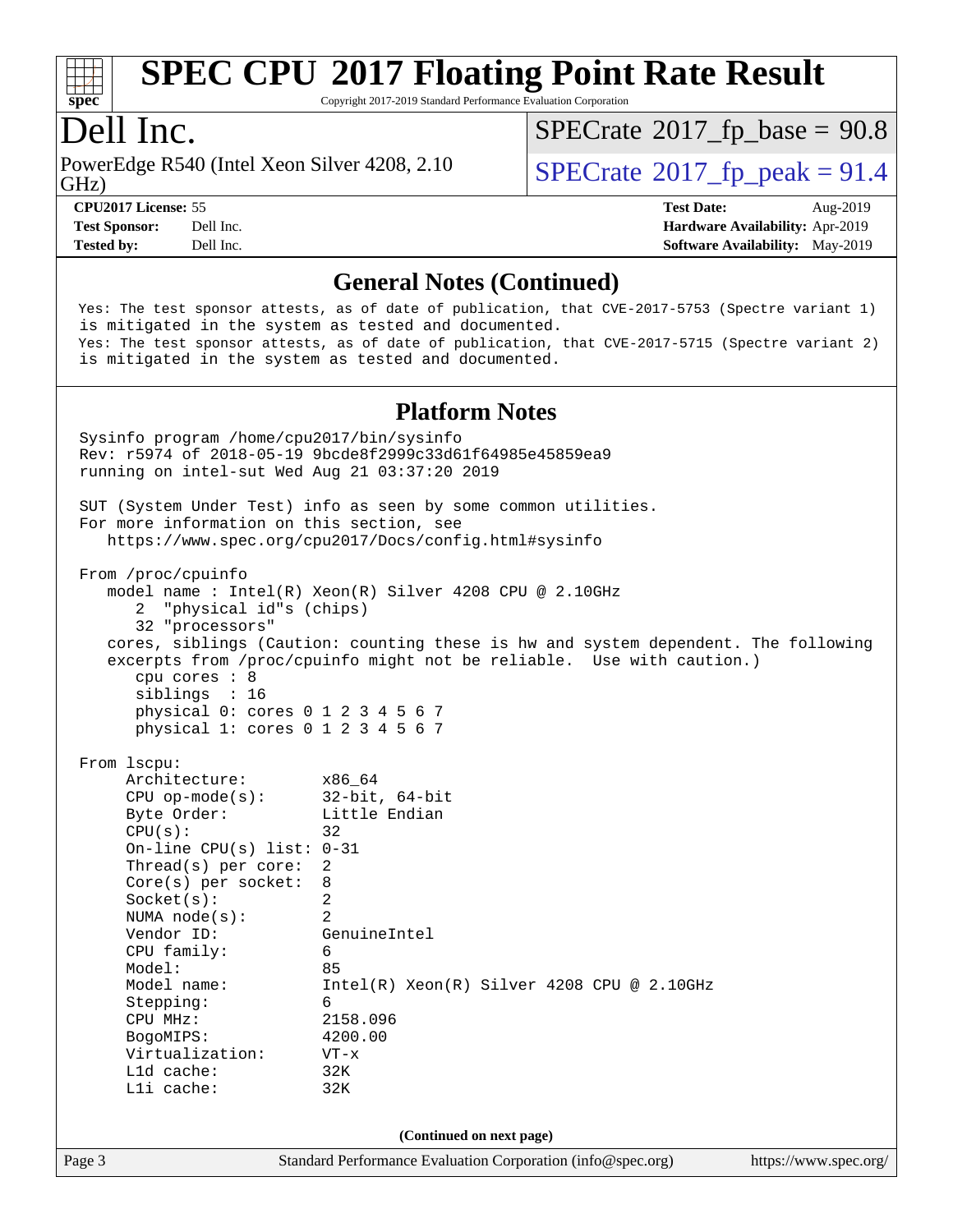

Copyright 2017-2019 Standard Performance Evaluation Corporation

# Dell Inc.

GHz) PowerEdge R540 (Intel Xeon Silver 4208, 2.10  $\vert$  [SPECrate](http://www.spec.org/auto/cpu2017/Docs/result-fields.html#SPECrate2017fppeak)<sup>®</sup>[2017\\_fp\\_peak = 9](http://www.spec.org/auto/cpu2017/Docs/result-fields.html#SPECrate2017fppeak)1.4

 $SPECTate@2017_fp\_base = 90.8$ 

#### **[CPU2017 License:](http://www.spec.org/auto/cpu2017/Docs/result-fields.html#CPU2017License)** 55 **[Test Date:](http://www.spec.org/auto/cpu2017/Docs/result-fields.html#TestDate)** Aug-2019 **[Test Sponsor:](http://www.spec.org/auto/cpu2017/Docs/result-fields.html#TestSponsor)** Dell Inc. **[Hardware Availability:](http://www.spec.org/auto/cpu2017/Docs/result-fields.html#HardwareAvailability)** Apr-2019 **[Tested by:](http://www.spec.org/auto/cpu2017/Docs/result-fields.html#Testedby)** Dell Inc. **[Software Availability:](http://www.spec.org/auto/cpu2017/Docs/result-fields.html#SoftwareAvailability)** May-2019

#### **[Platform Notes \(Continued\)](http://www.spec.org/auto/cpu2017/Docs/result-fields.html#PlatformNotes)**

 L2 cache: 1024K L3 cache: 11264K NUMA node0 CPU(s): 0,2,4,6,8,10,12,14,16,18,20,22,24,26,28,30 NUMA node1 CPU(s): 1,3,5,7,9,11,13,15,17,19,21,23,25,27,29,31 Flags: fpu vme de pse tsc msr pae mce cx8 apic sep mtrr pge mca cmov pat pse36 clflush dts acpi mmx fxsr sse sse2 ss ht tm pbe syscall nx pdpe1gb rdtscp lm constant\_tsc art arch\_perfmon pebs bts rep\_good nopl xtopology nonstop\_tsc cpuid aperfmperf pni pclmulqdq dtes64 monitor ds\_cpl vmx smx est tm2 ssse3 sdbg fma cx16 xtpr pdcm pcid dca sse4\_1 sse4\_2 x2apic movbe popcnt aes xsave avx f16c rdrand lahf\_lm abm 3dnowprefetch cpuid\_fault epb cat\_l3 cdp\_l3 invpcid\_single intel\_ppin ssbd mba ibrs ibpb stibp ibrs\_enhanced tpr\_shadow vnmi flexpriority ept vpid fsgsbase tsc\_adjust bmi1 hle avx2 smep bmi2 erms invpcid rtm cqm mpx rdt\_a avx512f avx512dq rdseed adx smap clflushopt clwb intel\_pt avx512cd avx512bw avx512vl xsaveopt xsavec xgetbv1 xsaves cqm\_llc cqm\_occup\_llc cqm\_mbm\_total cqm\_mbm\_local dtherm ida arat pln pts pku ospke avx512\_vnni flush\_l1d arch\_capabilities /proc/cpuinfo cache data cache size : 11264 KB From numactl --hardware WARNING: a numactl 'node' might or might not correspond to a physical chip. available: 2 nodes (0-1) node 0 cpus: 0 2 4 6 8 10 12 14 16 18 20 22 24 26 28 30 node 0 size: 191915 MB node 0 free: 191100 MB node 1 cpus: 1 3 5 7 9 11 13 15 17 19 21 23 25 27 29 31 node 1 size: 193511 MB node 1 free: 192542 MB node distances: node 0 1 0: 10 21 1: 21 10 From /proc/meminfo MemTotal: 394677180 kB HugePages\_Total: 0 Hugepagesize: 2048 kB /usr/bin/lsb\_release -d Ubuntu 18.04.2 LTS From /etc/\*release\* /etc/\*version\* debian\_version: buster/sid os-release: NAME="Ubuntu" VERSION="18.04.2 LTS (Bionic Beaver)" ID=ubuntu **(Continued on next page)**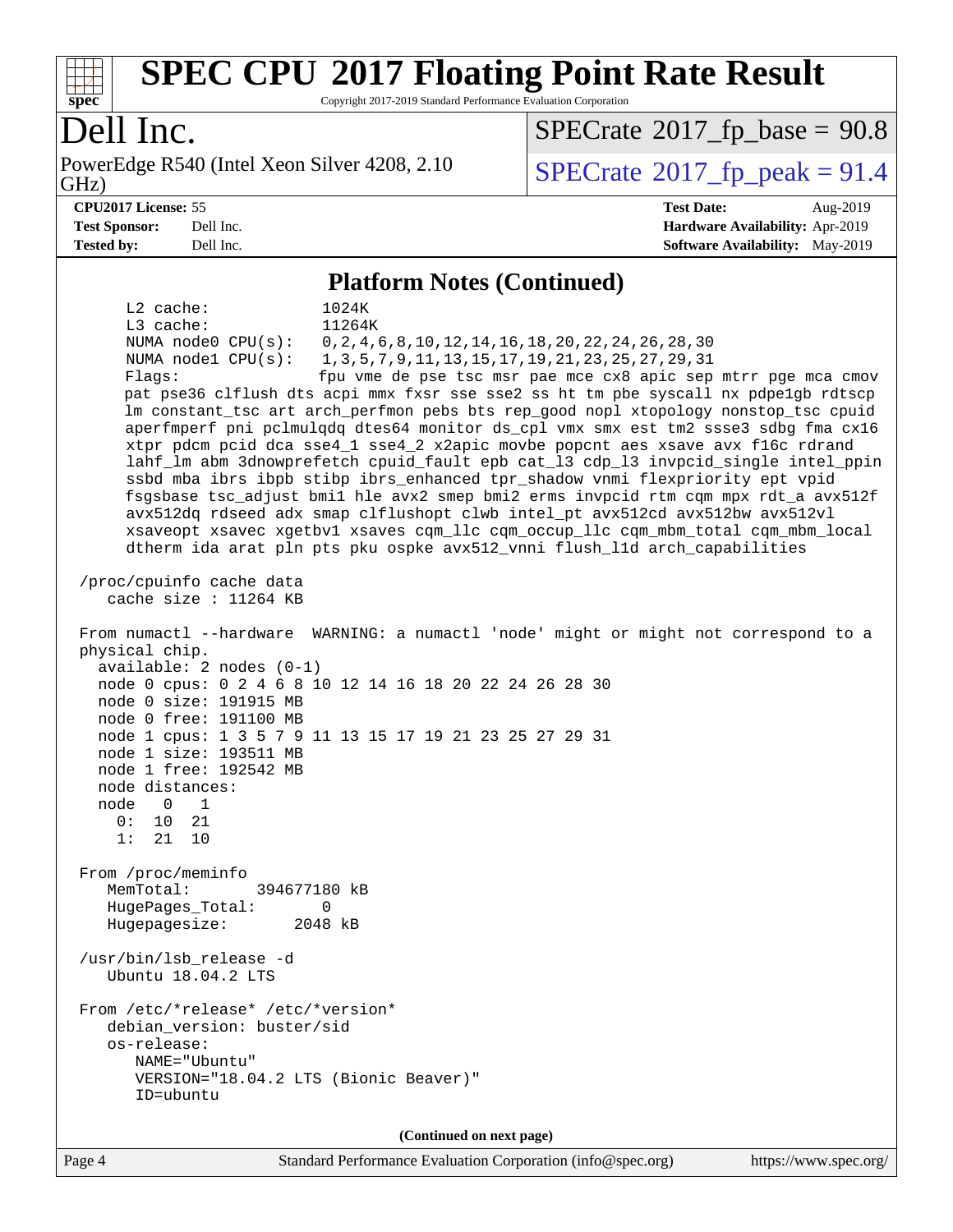

Copyright 2017-2019 Standard Performance Evaluation Corporation

## Dell Inc.

GHz) PowerEdge R540 (Intel Xeon Silver 4208, 2.10  $\vert$  [SPECrate](http://www.spec.org/auto/cpu2017/Docs/result-fields.html#SPECrate2017fppeak)<sup>®</sup>[2017\\_fp\\_peak = 9](http://www.spec.org/auto/cpu2017/Docs/result-fields.html#SPECrate2017fppeak)1.4

 $SPECrate$ <sup>®</sup>[2017\\_fp\\_base =](http://www.spec.org/auto/cpu2017/Docs/result-fields.html#SPECrate2017fpbase) 90.8

**[CPU2017 License:](http://www.spec.org/auto/cpu2017/Docs/result-fields.html#CPU2017License)** 55 **[Test Date:](http://www.spec.org/auto/cpu2017/Docs/result-fields.html#TestDate)** Aug-2019 **[Test Sponsor:](http://www.spec.org/auto/cpu2017/Docs/result-fields.html#TestSponsor)** Dell Inc. **[Hardware Availability:](http://www.spec.org/auto/cpu2017/Docs/result-fields.html#HardwareAvailability)** Apr-2019 **[Tested by:](http://www.spec.org/auto/cpu2017/Docs/result-fields.html#Testedby)** Dell Inc. **[Software Availability:](http://www.spec.org/auto/cpu2017/Docs/result-fields.html#SoftwareAvailability)** May-2019

#### **[Platform Notes \(Continued\)](http://www.spec.org/auto/cpu2017/Docs/result-fields.html#PlatformNotes)**

 ID\_LIKE=debian PRETTY\_NAME="Ubuntu 18.04.2 LTS" VERSION\_ID="18.04" HOME\_URL="<https://www.ubuntu.com/"> SUPPORT\_URL="<https://help.ubuntu.com/">

uname -a:

 Linux intel-sut 4.15.0-45-generic #48-Ubuntu SMP Tue Jan 29 16:28:13 UTC 2019 x86\_64 x86\_64 x86\_64 GNU/Linux

Kernel self-reported vulnerability status:

 CVE-2017-5754 (Meltdown): Not affected CVE-2017-5753 (Spectre variant 1): Mitigation: \_\_user pointer sanitization CVE-2017-5715 (Spectre variant 2): Mitigation: Enhanced IBRS, IBPB

run-level 5 Aug 20 20:48

 SPEC is set to: /home/cpu2017 Filesystem Type Size Used Avail Use% Mounted on /dev/sda2 ext4 439G 21G 397G 5% /

 Additional information from dmidecode follows. WARNING: Use caution when you interpret this section. The 'dmidecode' program reads system data which is "intended to allow hardware to be accurately determined", but the intent may not be met, as there are frequent changes to hardware, firmware, and the "DMTF SMBIOS" standard. BIOS Dell Inc. 2.2.11 06/14/2019 Memory: 12x 00AD063200AD HMA84GR7CJR4N-WM 32 GB 2 rank 2933, configured at 2400 4x Not Specified Not Specified

(End of data from sysinfo program)

**[Compiler Version Notes](http://www.spec.org/auto/cpu2017/Docs/result-fields.html#CompilerVersionNotes)**

| C      | 519.1bm_r(base, peak) 538.imagick_r(base, peak)<br>544. nab r(base, peak)                                                                                                        |                       |
|--------|----------------------------------------------------------------------------------------------------------------------------------------------------------------------------------|-----------------------|
|        | Intel(R) C Intel(R) 64 Compiler for applications running on Intel(R) 64,<br>Version 19.0.4.227 Build 20190416<br>Copyright (C) 1985-2019 Intel Corporation. All rights reserved. |                       |
| $C++$  | 508. namd $r(base, peak)$ 510. parest $r(base, peak)$                                                                                                                            |                       |
|        | (Continued on next page)                                                                                                                                                         |                       |
| Page 5 | Standard Performance Evaluation Corporation (info@spec.org)                                                                                                                      | https://www.spec.org/ |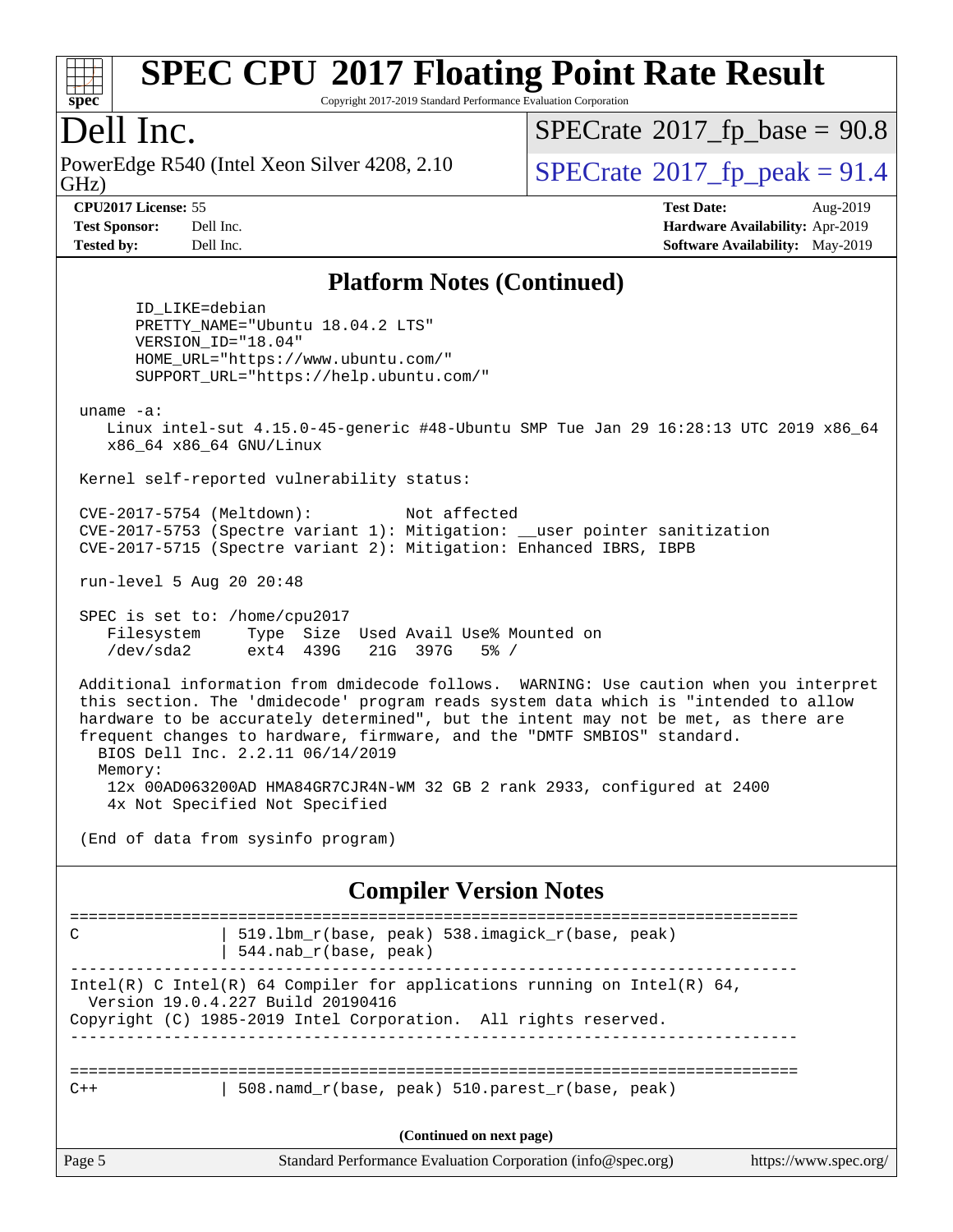

Copyright 2017-2019 Standard Performance Evaluation Corporation

Dell Inc.<br>PowerEdge R540 (Intel Xeon Silver 4208, 2.10) GHz)

 $SPECrate$ <sup>®</sup>[2017\\_fp\\_base =](http://www.spec.org/auto/cpu2017/Docs/result-fields.html#SPECrate2017fpbase) 90.8

 $SPECrate<sup>®</sup>2017_fp_peak = 91.4$  $SPECrate<sup>®</sup>2017_fp_peak = 91.4$  $SPECrate<sup>®</sup>2017_fp_peak = 91.4$  $SPECrate<sup>®</sup>2017_fp_peak = 91.4$ 

**[CPU2017 License:](http://www.spec.org/auto/cpu2017/Docs/result-fields.html#CPU2017License)** 55 **[Test Date:](http://www.spec.org/auto/cpu2017/Docs/result-fields.html#TestDate)** Aug-2019 **[Test Sponsor:](http://www.spec.org/auto/cpu2017/Docs/result-fields.html#TestSponsor)** Dell Inc. **[Hardware Availability:](http://www.spec.org/auto/cpu2017/Docs/result-fields.html#HardwareAvailability)** Apr-2019 **[Tested by:](http://www.spec.org/auto/cpu2017/Docs/result-fields.html#Testedby)** Dell Inc. **[Software Availability:](http://www.spec.org/auto/cpu2017/Docs/result-fields.html#SoftwareAvailability)** May-2019

### **[Compiler Version Notes \(Continued\)](http://www.spec.org/auto/cpu2017/Docs/result-fields.html#CompilerVersionNotes)**

| Page 6<br>Standard Performance Evaluation Corporation (info@spec.org)<br>https://www.spec.org/                                                                                                                                                                                                                                                                                                                                                                                                              |
|-------------------------------------------------------------------------------------------------------------------------------------------------------------------------------------------------------------------------------------------------------------------------------------------------------------------------------------------------------------------------------------------------------------------------------------------------------------------------------------------------------------|
| (Continued on next page)                                                                                                                                                                                                                                                                                                                                                                                                                                                                                    |
| $Intel(R)$ Fortran Intel(R) 64 Compiler for applications running on Intel(R)<br>64, Version 19.0.4.227 Build 20190416<br>Copyright (C) 1985-2019 Intel Corporation. All rights reserved.<br>$Intel(R)$ C Intel(R) 64 Compiler for applications running on Intel(R) 64,                                                                                                                                                                                                                                      |
| 521.wrf_r(base, peak) 527.cam4_r(base, peak)<br>Fortran, C                                                                                                                                                                                                                                                                                                                                                                                                                                                  |
| $Intel(R)$ Fortran Intel(R) 64 Compiler for applications running on Intel(R)<br>64, Version 19.0.4.227 Build 20190416<br>Copyright (C) 1985-2019 Intel Corporation. All rights reserved.                                                                                                                                                                                                                                                                                                                    |
| 503.bwaves_r(base, peak) 549.fotonik3d_r(base, peak)<br>Fortran<br>$  554.rows_r(base, peak)$                                                                                                                                                                                                                                                                                                                                                                                                               |
| Version 19.0.4.227 Build 20190416<br>Copyright (C) 1985-2019 Intel Corporation. All rights reserved.<br>Intel(R) C Intel(R) 64 Compiler for applications running on Intel(R) 64,<br>Version 19.0.4.227 Build 20190416<br>Copyright (C) 1985-2019 Intel Corporation. All rights reserved.<br>$Intel(R)$ Fortran Intel(R) 64 Compiler for applications running on Intel(R)<br>64, Version 19.0.4.227 Build 20190416<br>Copyright (C) 1985-2019 Intel Corporation. All rights reserved.<br>___________________ |
| $C++$ , C, Fortran   507.cactuBSSN_r(base, peak)<br>Intel(R) $C++$ Intel(R) 64 Compiler for applications running on Intel(R) 64,                                                                                                                                                                                                                                                                                                                                                                            |
| Version 19.0.4.227 Build 20190416<br>Copyright (C) 1985-2019 Intel Corporation. All rights reserved.<br>Intel(R) C Intel(R) 64 Compiler for applications running on Intel(R) 64,<br>Version 19.0.4.227 Build 20190416<br>Copyright (C) 1985-2019 Intel Corporation. All rights reserved.                                                                                                                                                                                                                    |
| 511.povray_r(base, peak) 526.blender_r(base, peak)<br>C++, C<br>Intel(R) $C++$ Intel(R) 64 Compiler for applications running on Intel(R) 64,                                                                                                                                                                                                                                                                                                                                                                |
|                                                                                                                                                                                                                                                                                                                                                                                                                                                                                                             |
| Intel(R) $C++$ Intel(R) 64 Compiler for applications running on Intel(R) 64,<br>Version 19.0.4.227 Build 20190416<br>Copyright (C) 1985-2019 Intel Corporation. All rights reserved.                                                                                                                                                                                                                                                                                                                        |
|                                                                                                                                                                                                                                                                                                                                                                                                                                                                                                             |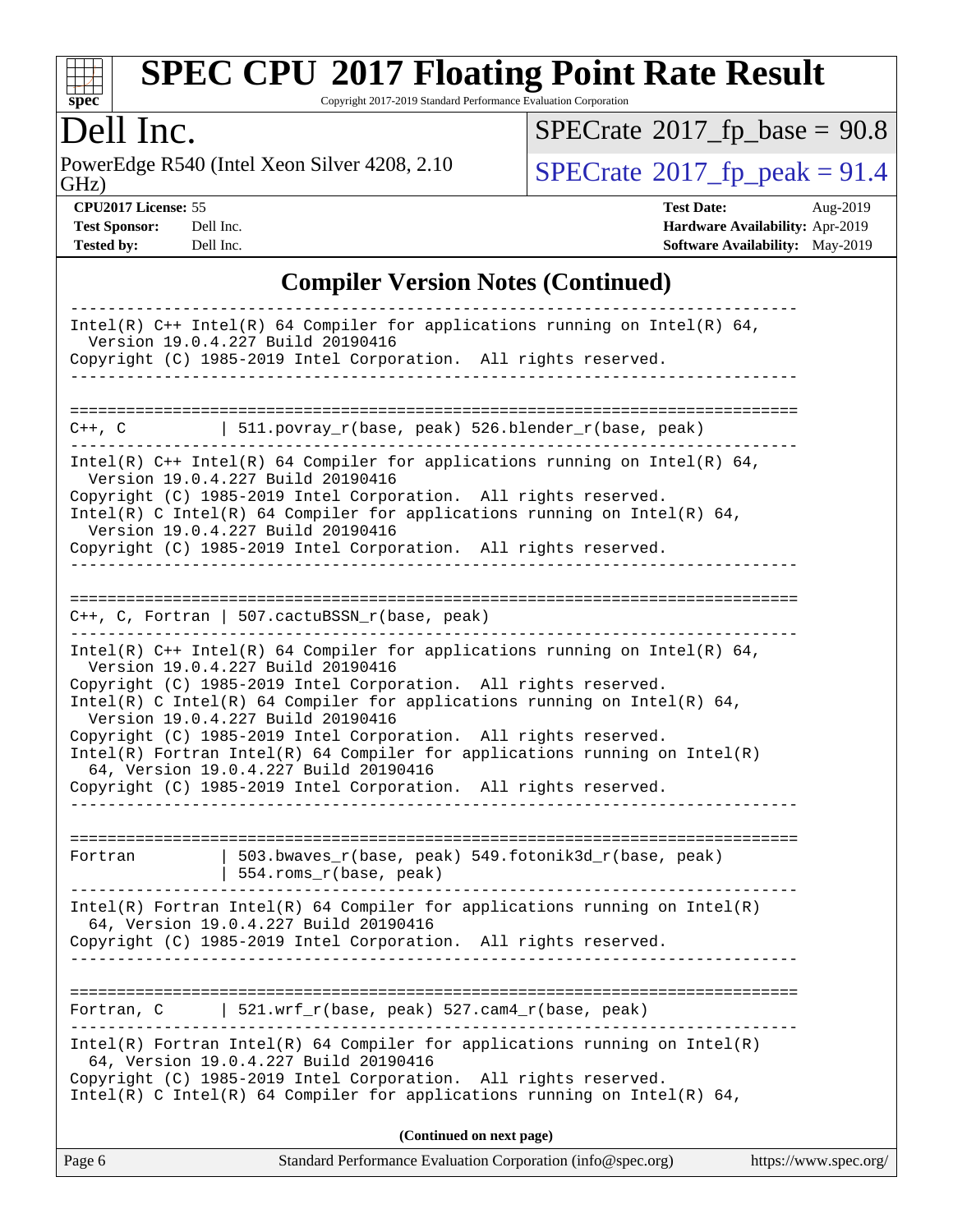

Copyright 2017-2019 Standard Performance Evaluation Corporation

## Dell Inc.

PowerEdge R540 (Intel Xeon Silver 4208, 2.10<br>GHz)

 $SPECTate@2017_fp\_base = 90.8$ 

 $SPECTate$ <sup>®</sup>[2017\\_fp\\_peak = 9](http://www.spec.org/auto/cpu2017/Docs/result-fields.html#SPECrate2017fppeak)1.4 **[CPU2017 License:](http://www.spec.org/auto/cpu2017/Docs/result-fields.html#CPU2017License)** 55 **[Test Date:](http://www.spec.org/auto/cpu2017/Docs/result-fields.html#TestDate)** Aug-2019

**[Test Sponsor:](http://www.spec.org/auto/cpu2017/Docs/result-fields.html#TestSponsor)** Dell Inc. **[Hardware Availability:](http://www.spec.org/auto/cpu2017/Docs/result-fields.html#HardwareAvailability)** Apr-2019 **[Tested by:](http://www.spec.org/auto/cpu2017/Docs/result-fields.html#Testedby)** Dell Inc. Dell Inc. **[Software Availability:](http://www.spec.org/auto/cpu2017/Docs/result-fields.html#SoftwareAvailability)** May-2019

#### **[Compiler Version Notes \(Continued\)](http://www.spec.org/auto/cpu2017/Docs/result-fields.html#CompilerVersionNotes)**

Version 19.0.4.227 Build 20190416

Copyright (C) 1985-2019 Intel Corporation. All rights reserved.

------------------------------------------------------------------------------

# **[Base Compiler Invocation](http://www.spec.org/auto/cpu2017/Docs/result-fields.html#BaseCompilerInvocation)**

[C benchmarks](http://www.spec.org/auto/cpu2017/Docs/result-fields.html#Cbenchmarks):  $icc - m64 - std = c11$ 

[C++ benchmarks:](http://www.spec.org/auto/cpu2017/Docs/result-fields.html#CXXbenchmarks) [icpc -m64](http://www.spec.org/cpu2017/results/res2019q3/cpu2017-20190831-17313.flags.html#user_CXXbase_intel_icpc_64bit_4ecb2543ae3f1412ef961e0650ca070fec7b7afdcd6ed48761b84423119d1bf6bdf5cad15b44d48e7256388bc77273b966e5eb805aefd121eb22e9299b2ec9d9)

[Fortran benchmarks](http://www.spec.org/auto/cpu2017/Docs/result-fields.html#Fortranbenchmarks): [ifort -m64](http://www.spec.org/cpu2017/results/res2019q3/cpu2017-20190831-17313.flags.html#user_FCbase_intel_ifort_64bit_24f2bb282fbaeffd6157abe4f878425411749daecae9a33200eee2bee2fe76f3b89351d69a8130dd5949958ce389cf37ff59a95e7a40d588e8d3a57e0c3fd751)

[Benchmarks using both Fortran and C](http://www.spec.org/auto/cpu2017/Docs/result-fields.html#BenchmarksusingbothFortranandC): [ifort -m64](http://www.spec.org/cpu2017/results/res2019q3/cpu2017-20190831-17313.flags.html#user_CC_FCbase_intel_ifort_64bit_24f2bb282fbaeffd6157abe4f878425411749daecae9a33200eee2bee2fe76f3b89351d69a8130dd5949958ce389cf37ff59a95e7a40d588e8d3a57e0c3fd751) [icc -m64 -std=c11](http://www.spec.org/cpu2017/results/res2019q3/cpu2017-20190831-17313.flags.html#user_CC_FCbase_intel_icc_64bit_c11_33ee0cdaae7deeeab2a9725423ba97205ce30f63b9926c2519791662299b76a0318f32ddfffdc46587804de3178b4f9328c46fa7c2b0cd779d7a61945c91cd35)

[Benchmarks using both C and C++](http://www.spec.org/auto/cpu2017/Docs/result-fields.html#BenchmarksusingbothCandCXX): [icpc -m64](http://www.spec.org/cpu2017/results/res2019q3/cpu2017-20190831-17313.flags.html#user_CC_CXXbase_intel_icpc_64bit_4ecb2543ae3f1412ef961e0650ca070fec7b7afdcd6ed48761b84423119d1bf6bdf5cad15b44d48e7256388bc77273b966e5eb805aefd121eb22e9299b2ec9d9) [icc -m64 -std=c11](http://www.spec.org/cpu2017/results/res2019q3/cpu2017-20190831-17313.flags.html#user_CC_CXXbase_intel_icc_64bit_c11_33ee0cdaae7deeeab2a9725423ba97205ce30f63b9926c2519791662299b76a0318f32ddfffdc46587804de3178b4f9328c46fa7c2b0cd779d7a61945c91cd35)

[Benchmarks using Fortran, C, and C++:](http://www.spec.org/auto/cpu2017/Docs/result-fields.html#BenchmarksusingFortranCandCXX) [icpc -m64](http://www.spec.org/cpu2017/results/res2019q3/cpu2017-20190831-17313.flags.html#user_CC_CXX_FCbase_intel_icpc_64bit_4ecb2543ae3f1412ef961e0650ca070fec7b7afdcd6ed48761b84423119d1bf6bdf5cad15b44d48e7256388bc77273b966e5eb805aefd121eb22e9299b2ec9d9) [icc -m64 -std=c11](http://www.spec.org/cpu2017/results/res2019q3/cpu2017-20190831-17313.flags.html#user_CC_CXX_FCbase_intel_icc_64bit_c11_33ee0cdaae7deeeab2a9725423ba97205ce30f63b9926c2519791662299b76a0318f32ddfffdc46587804de3178b4f9328c46fa7c2b0cd779d7a61945c91cd35) [ifort -m64](http://www.spec.org/cpu2017/results/res2019q3/cpu2017-20190831-17313.flags.html#user_CC_CXX_FCbase_intel_ifort_64bit_24f2bb282fbaeffd6157abe4f878425411749daecae9a33200eee2bee2fe76f3b89351d69a8130dd5949958ce389cf37ff59a95e7a40d588e8d3a57e0c3fd751)

# **[Base Portability Flags](http://www.spec.org/auto/cpu2017/Docs/result-fields.html#BasePortabilityFlags)**

 503.bwaves\_r: [-DSPEC\\_LP64](http://www.spec.org/cpu2017/results/res2019q3/cpu2017-20190831-17313.flags.html#suite_basePORTABILITY503_bwaves_r_DSPEC_LP64) 507.cactuBSSN\_r: [-DSPEC\\_LP64](http://www.spec.org/cpu2017/results/res2019q3/cpu2017-20190831-17313.flags.html#suite_basePORTABILITY507_cactuBSSN_r_DSPEC_LP64) 508.namd\_r: [-DSPEC\\_LP64](http://www.spec.org/cpu2017/results/res2019q3/cpu2017-20190831-17313.flags.html#suite_basePORTABILITY508_namd_r_DSPEC_LP64) 510.parest\_r: [-DSPEC\\_LP64](http://www.spec.org/cpu2017/results/res2019q3/cpu2017-20190831-17313.flags.html#suite_basePORTABILITY510_parest_r_DSPEC_LP64) 511.povray\_r: [-DSPEC\\_LP64](http://www.spec.org/cpu2017/results/res2019q3/cpu2017-20190831-17313.flags.html#suite_basePORTABILITY511_povray_r_DSPEC_LP64) 519.lbm\_r: [-DSPEC\\_LP64](http://www.spec.org/cpu2017/results/res2019q3/cpu2017-20190831-17313.flags.html#suite_basePORTABILITY519_lbm_r_DSPEC_LP64) 521.wrf\_r: [-DSPEC\\_LP64](http://www.spec.org/cpu2017/results/res2019q3/cpu2017-20190831-17313.flags.html#suite_basePORTABILITY521_wrf_r_DSPEC_LP64) [-DSPEC\\_CASE\\_FLAG](http://www.spec.org/cpu2017/results/res2019q3/cpu2017-20190831-17313.flags.html#b521.wrf_r_baseCPORTABILITY_DSPEC_CASE_FLAG) [-convert big\\_endian](http://www.spec.org/cpu2017/results/res2019q3/cpu2017-20190831-17313.flags.html#user_baseFPORTABILITY521_wrf_r_convert_big_endian_c3194028bc08c63ac5d04de18c48ce6d347e4e562e8892b8bdbdc0214820426deb8554edfa529a3fb25a586e65a3d812c835984020483e7e73212c4d31a38223) 526.blender\_r: [-DSPEC\\_LP64](http://www.spec.org/cpu2017/results/res2019q3/cpu2017-20190831-17313.flags.html#suite_basePORTABILITY526_blender_r_DSPEC_LP64) [-DSPEC\\_LINUX](http://www.spec.org/cpu2017/results/res2019q3/cpu2017-20190831-17313.flags.html#b526.blender_r_baseCPORTABILITY_DSPEC_LINUX) [-funsigned-char](http://www.spec.org/cpu2017/results/res2019q3/cpu2017-20190831-17313.flags.html#user_baseCPORTABILITY526_blender_r_force_uchar_40c60f00ab013830e2dd6774aeded3ff59883ba5a1fc5fc14077f794d777847726e2a5858cbc7672e36e1b067e7e5c1d9a74f7176df07886a243d7cc18edfe67) 527.cam4\_r: [-DSPEC\\_LP64](http://www.spec.org/cpu2017/results/res2019q3/cpu2017-20190831-17313.flags.html#suite_basePORTABILITY527_cam4_r_DSPEC_LP64) [-DSPEC\\_CASE\\_FLAG](http://www.spec.org/cpu2017/results/res2019q3/cpu2017-20190831-17313.flags.html#b527.cam4_r_baseCPORTABILITY_DSPEC_CASE_FLAG) 538.imagick\_r: [-DSPEC\\_LP64](http://www.spec.org/cpu2017/results/res2019q3/cpu2017-20190831-17313.flags.html#suite_basePORTABILITY538_imagick_r_DSPEC_LP64) 544.nab\_r: [-DSPEC\\_LP64](http://www.spec.org/cpu2017/results/res2019q3/cpu2017-20190831-17313.flags.html#suite_basePORTABILITY544_nab_r_DSPEC_LP64) 549.fotonik3d\_r: [-DSPEC\\_LP64](http://www.spec.org/cpu2017/results/res2019q3/cpu2017-20190831-17313.flags.html#suite_basePORTABILITY549_fotonik3d_r_DSPEC_LP64) 554.roms\_r: [-DSPEC\\_LP64](http://www.spec.org/cpu2017/results/res2019q3/cpu2017-20190831-17313.flags.html#suite_basePORTABILITY554_roms_r_DSPEC_LP64)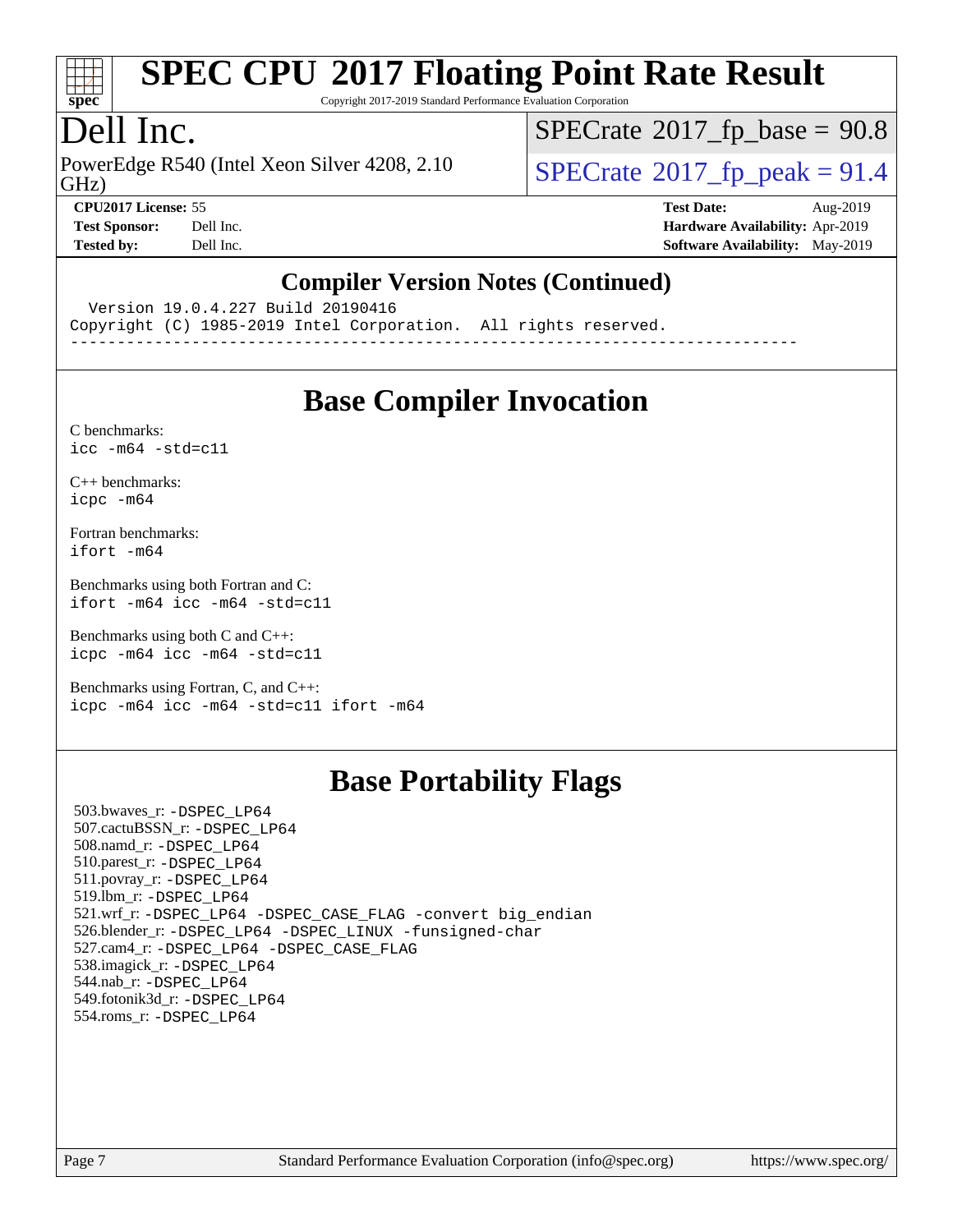

Copyright 2017-2019 Standard Performance Evaluation Corporation

## Dell Inc.

PowerEdge R540 (Intel Xeon Silver 4208, 2.10<br>GHz)

 $SPECTate@2017_fp\_base = 90.8$ 

 $SPECTate$ <sup>®</sup>[2017\\_fp\\_peak = 9](http://www.spec.org/auto/cpu2017/Docs/result-fields.html#SPECrate2017fppeak)1.4

**[CPU2017 License:](http://www.spec.org/auto/cpu2017/Docs/result-fields.html#CPU2017License)** 55 **[Test Date:](http://www.spec.org/auto/cpu2017/Docs/result-fields.html#TestDate)** Aug-2019 **[Test Sponsor:](http://www.spec.org/auto/cpu2017/Docs/result-fields.html#TestSponsor)** Dell Inc. **[Hardware Availability:](http://www.spec.org/auto/cpu2017/Docs/result-fields.html#HardwareAvailability)** Apr-2019 **[Tested by:](http://www.spec.org/auto/cpu2017/Docs/result-fields.html#Testedby)** Dell Inc. **[Software Availability:](http://www.spec.org/auto/cpu2017/Docs/result-fields.html#SoftwareAvailability)** May-2019

# **[Base Optimization Flags](http://www.spec.org/auto/cpu2017/Docs/result-fields.html#BaseOptimizationFlags)**

[C benchmarks](http://www.spec.org/auto/cpu2017/Docs/result-fields.html#Cbenchmarks):

[-xCORE-AVX512](http://www.spec.org/cpu2017/results/res2019q3/cpu2017-20190831-17313.flags.html#user_CCbase_f-xCORE-AVX512) [-ipo](http://www.spec.org/cpu2017/results/res2019q3/cpu2017-20190831-17313.flags.html#user_CCbase_f-ipo) [-O3](http://www.spec.org/cpu2017/results/res2019q3/cpu2017-20190831-17313.flags.html#user_CCbase_f-O3) [-no-prec-div](http://www.spec.org/cpu2017/results/res2019q3/cpu2017-20190831-17313.flags.html#user_CCbase_f-no-prec-div) [-qopt-prefetch](http://www.spec.org/cpu2017/results/res2019q3/cpu2017-20190831-17313.flags.html#user_CCbase_f-qopt-prefetch) [-ffinite-math-only](http://www.spec.org/cpu2017/results/res2019q3/cpu2017-20190831-17313.flags.html#user_CCbase_f_finite_math_only_cb91587bd2077682c4b38af759c288ed7c732db004271a9512da14a4f8007909a5f1427ecbf1a0fb78ff2a814402c6114ac565ca162485bbcae155b5e4258871) [-qopt-mem-layout-trans=4](http://www.spec.org/cpu2017/results/res2019q3/cpu2017-20190831-17313.flags.html#user_CCbase_f-qopt-mem-layout-trans_fa39e755916c150a61361b7846f310bcdf6f04e385ef281cadf3647acec3f0ae266d1a1d22d972a7087a248fd4e6ca390a3634700869573d231a252c784941a8)

[C++ benchmarks](http://www.spec.org/auto/cpu2017/Docs/result-fields.html#CXXbenchmarks):

[-xCORE-AVX512](http://www.spec.org/cpu2017/results/res2019q3/cpu2017-20190831-17313.flags.html#user_CXXbase_f-xCORE-AVX512) [-ipo](http://www.spec.org/cpu2017/results/res2019q3/cpu2017-20190831-17313.flags.html#user_CXXbase_f-ipo) [-O3](http://www.spec.org/cpu2017/results/res2019q3/cpu2017-20190831-17313.flags.html#user_CXXbase_f-O3) [-no-prec-div](http://www.spec.org/cpu2017/results/res2019q3/cpu2017-20190831-17313.flags.html#user_CXXbase_f-no-prec-div) [-qopt-prefetch](http://www.spec.org/cpu2017/results/res2019q3/cpu2017-20190831-17313.flags.html#user_CXXbase_f-qopt-prefetch) [-ffinite-math-only](http://www.spec.org/cpu2017/results/res2019q3/cpu2017-20190831-17313.flags.html#user_CXXbase_f_finite_math_only_cb91587bd2077682c4b38af759c288ed7c732db004271a9512da14a4f8007909a5f1427ecbf1a0fb78ff2a814402c6114ac565ca162485bbcae155b5e4258871) [-qopt-mem-layout-trans=4](http://www.spec.org/cpu2017/results/res2019q3/cpu2017-20190831-17313.flags.html#user_CXXbase_f-qopt-mem-layout-trans_fa39e755916c150a61361b7846f310bcdf6f04e385ef281cadf3647acec3f0ae266d1a1d22d972a7087a248fd4e6ca390a3634700869573d231a252c784941a8)

[Fortran benchmarks:](http://www.spec.org/auto/cpu2017/Docs/result-fields.html#Fortranbenchmarks)

[-xCORE-AVX512](http://www.spec.org/cpu2017/results/res2019q3/cpu2017-20190831-17313.flags.html#user_FCbase_f-xCORE-AVX512) [-ipo](http://www.spec.org/cpu2017/results/res2019q3/cpu2017-20190831-17313.flags.html#user_FCbase_f-ipo) [-O3](http://www.spec.org/cpu2017/results/res2019q3/cpu2017-20190831-17313.flags.html#user_FCbase_f-O3) [-no-prec-div](http://www.spec.org/cpu2017/results/res2019q3/cpu2017-20190831-17313.flags.html#user_FCbase_f-no-prec-div) [-qopt-prefetch](http://www.spec.org/cpu2017/results/res2019q3/cpu2017-20190831-17313.flags.html#user_FCbase_f-qopt-prefetch) [-ffinite-math-only](http://www.spec.org/cpu2017/results/res2019q3/cpu2017-20190831-17313.flags.html#user_FCbase_f_finite_math_only_cb91587bd2077682c4b38af759c288ed7c732db004271a9512da14a4f8007909a5f1427ecbf1a0fb78ff2a814402c6114ac565ca162485bbcae155b5e4258871) [-qopt-mem-layout-trans=4](http://www.spec.org/cpu2017/results/res2019q3/cpu2017-20190831-17313.flags.html#user_FCbase_f-qopt-mem-layout-trans_fa39e755916c150a61361b7846f310bcdf6f04e385ef281cadf3647acec3f0ae266d1a1d22d972a7087a248fd4e6ca390a3634700869573d231a252c784941a8) [-auto](http://www.spec.org/cpu2017/results/res2019q3/cpu2017-20190831-17313.flags.html#user_FCbase_f-auto) [-nostandard-realloc-lhs](http://www.spec.org/cpu2017/results/res2019q3/cpu2017-20190831-17313.flags.html#user_FCbase_f_2003_std_realloc_82b4557e90729c0f113870c07e44d33d6f5a304b4f63d4c15d2d0f1fab99f5daaed73bdb9275d9ae411527f28b936061aa8b9c8f2d63842963b95c9dd6426b8a) [-align array32byte](http://www.spec.org/cpu2017/results/res2019q3/cpu2017-20190831-17313.flags.html#user_FCbase_align_array32byte_b982fe038af199962ba9a80c053b8342c548c85b40b8e86eb3cc33dee0d7986a4af373ac2d51c3f7cf710a18d62fdce2948f201cd044323541f22fc0fffc51b6)

[Benchmarks using both Fortran and C](http://www.spec.org/auto/cpu2017/Docs/result-fields.html#BenchmarksusingbothFortranandC):

[-xCORE-AVX512](http://www.spec.org/cpu2017/results/res2019q3/cpu2017-20190831-17313.flags.html#user_CC_FCbase_f-xCORE-AVX512) [-ipo](http://www.spec.org/cpu2017/results/res2019q3/cpu2017-20190831-17313.flags.html#user_CC_FCbase_f-ipo) [-O3](http://www.spec.org/cpu2017/results/res2019q3/cpu2017-20190831-17313.flags.html#user_CC_FCbase_f-O3) [-no-prec-div](http://www.spec.org/cpu2017/results/res2019q3/cpu2017-20190831-17313.flags.html#user_CC_FCbase_f-no-prec-div) [-qopt-prefetch](http://www.spec.org/cpu2017/results/res2019q3/cpu2017-20190831-17313.flags.html#user_CC_FCbase_f-qopt-prefetch) [-ffinite-math-only](http://www.spec.org/cpu2017/results/res2019q3/cpu2017-20190831-17313.flags.html#user_CC_FCbase_f_finite_math_only_cb91587bd2077682c4b38af759c288ed7c732db004271a9512da14a4f8007909a5f1427ecbf1a0fb78ff2a814402c6114ac565ca162485bbcae155b5e4258871) [-qopt-mem-layout-trans=4](http://www.spec.org/cpu2017/results/res2019q3/cpu2017-20190831-17313.flags.html#user_CC_FCbase_f-qopt-mem-layout-trans_fa39e755916c150a61361b7846f310bcdf6f04e385ef281cadf3647acec3f0ae266d1a1d22d972a7087a248fd4e6ca390a3634700869573d231a252c784941a8) [-auto](http://www.spec.org/cpu2017/results/res2019q3/cpu2017-20190831-17313.flags.html#user_CC_FCbase_f-auto) [-nostandard-realloc-lhs](http://www.spec.org/cpu2017/results/res2019q3/cpu2017-20190831-17313.flags.html#user_CC_FCbase_f_2003_std_realloc_82b4557e90729c0f113870c07e44d33d6f5a304b4f63d4c15d2d0f1fab99f5daaed73bdb9275d9ae411527f28b936061aa8b9c8f2d63842963b95c9dd6426b8a) [-align array32byte](http://www.spec.org/cpu2017/results/res2019q3/cpu2017-20190831-17313.flags.html#user_CC_FCbase_align_array32byte_b982fe038af199962ba9a80c053b8342c548c85b40b8e86eb3cc33dee0d7986a4af373ac2d51c3f7cf710a18d62fdce2948f201cd044323541f22fc0fffc51b6)

[Benchmarks using both C and C++:](http://www.spec.org/auto/cpu2017/Docs/result-fields.html#BenchmarksusingbothCandCXX)

[-xCORE-AVX512](http://www.spec.org/cpu2017/results/res2019q3/cpu2017-20190831-17313.flags.html#user_CC_CXXbase_f-xCORE-AVX512) [-ipo](http://www.spec.org/cpu2017/results/res2019q3/cpu2017-20190831-17313.flags.html#user_CC_CXXbase_f-ipo) [-O3](http://www.spec.org/cpu2017/results/res2019q3/cpu2017-20190831-17313.flags.html#user_CC_CXXbase_f-O3) [-no-prec-div](http://www.spec.org/cpu2017/results/res2019q3/cpu2017-20190831-17313.flags.html#user_CC_CXXbase_f-no-prec-div) [-qopt-prefetch](http://www.spec.org/cpu2017/results/res2019q3/cpu2017-20190831-17313.flags.html#user_CC_CXXbase_f-qopt-prefetch) [-ffinite-math-only](http://www.spec.org/cpu2017/results/res2019q3/cpu2017-20190831-17313.flags.html#user_CC_CXXbase_f_finite_math_only_cb91587bd2077682c4b38af759c288ed7c732db004271a9512da14a4f8007909a5f1427ecbf1a0fb78ff2a814402c6114ac565ca162485bbcae155b5e4258871) [-qopt-mem-layout-trans=4](http://www.spec.org/cpu2017/results/res2019q3/cpu2017-20190831-17313.flags.html#user_CC_CXXbase_f-qopt-mem-layout-trans_fa39e755916c150a61361b7846f310bcdf6f04e385ef281cadf3647acec3f0ae266d1a1d22d972a7087a248fd4e6ca390a3634700869573d231a252c784941a8)

[Benchmarks using Fortran, C, and C++](http://www.spec.org/auto/cpu2017/Docs/result-fields.html#BenchmarksusingFortranCandCXX): [-xCORE-AVX512](http://www.spec.org/cpu2017/results/res2019q3/cpu2017-20190831-17313.flags.html#user_CC_CXX_FCbase_f-xCORE-AVX512) [-ipo](http://www.spec.org/cpu2017/results/res2019q3/cpu2017-20190831-17313.flags.html#user_CC_CXX_FCbase_f-ipo) [-O3](http://www.spec.org/cpu2017/results/res2019q3/cpu2017-20190831-17313.flags.html#user_CC_CXX_FCbase_f-O3) [-no-prec-div](http://www.spec.org/cpu2017/results/res2019q3/cpu2017-20190831-17313.flags.html#user_CC_CXX_FCbase_f-no-prec-div) [-qopt-prefetch](http://www.spec.org/cpu2017/results/res2019q3/cpu2017-20190831-17313.flags.html#user_CC_CXX_FCbase_f-qopt-prefetch) [-ffinite-math-only](http://www.spec.org/cpu2017/results/res2019q3/cpu2017-20190831-17313.flags.html#user_CC_CXX_FCbase_f_finite_math_only_cb91587bd2077682c4b38af759c288ed7c732db004271a9512da14a4f8007909a5f1427ecbf1a0fb78ff2a814402c6114ac565ca162485bbcae155b5e4258871) [-qopt-mem-layout-trans=4](http://www.spec.org/cpu2017/results/res2019q3/cpu2017-20190831-17313.flags.html#user_CC_CXX_FCbase_f-qopt-mem-layout-trans_fa39e755916c150a61361b7846f310bcdf6f04e385ef281cadf3647acec3f0ae266d1a1d22d972a7087a248fd4e6ca390a3634700869573d231a252c784941a8) [-auto](http://www.spec.org/cpu2017/results/res2019q3/cpu2017-20190831-17313.flags.html#user_CC_CXX_FCbase_f-auto) [-nostandard-realloc-lhs](http://www.spec.org/cpu2017/results/res2019q3/cpu2017-20190831-17313.flags.html#user_CC_CXX_FCbase_f_2003_std_realloc_82b4557e90729c0f113870c07e44d33d6f5a304b4f63d4c15d2d0f1fab99f5daaed73bdb9275d9ae411527f28b936061aa8b9c8f2d63842963b95c9dd6426b8a) [-align array32byte](http://www.spec.org/cpu2017/results/res2019q3/cpu2017-20190831-17313.flags.html#user_CC_CXX_FCbase_align_array32byte_b982fe038af199962ba9a80c053b8342c548c85b40b8e86eb3cc33dee0d7986a4af373ac2d51c3f7cf710a18d62fdce2948f201cd044323541f22fc0fffc51b6)

# **[Peak Compiler Invocation](http://www.spec.org/auto/cpu2017/Docs/result-fields.html#PeakCompilerInvocation)**

[C benchmarks](http://www.spec.org/auto/cpu2017/Docs/result-fields.html#Cbenchmarks): [icc -m64 -std=c11](http://www.spec.org/cpu2017/results/res2019q3/cpu2017-20190831-17313.flags.html#user_CCpeak_intel_icc_64bit_c11_33ee0cdaae7deeeab2a9725423ba97205ce30f63b9926c2519791662299b76a0318f32ddfffdc46587804de3178b4f9328c46fa7c2b0cd779d7a61945c91cd35)

[C++ benchmarks:](http://www.spec.org/auto/cpu2017/Docs/result-fields.html#CXXbenchmarks) [icpc -m64](http://www.spec.org/cpu2017/results/res2019q3/cpu2017-20190831-17313.flags.html#user_CXXpeak_intel_icpc_64bit_4ecb2543ae3f1412ef961e0650ca070fec7b7afdcd6ed48761b84423119d1bf6bdf5cad15b44d48e7256388bc77273b966e5eb805aefd121eb22e9299b2ec9d9)

[Fortran benchmarks](http://www.spec.org/auto/cpu2017/Docs/result-fields.html#Fortranbenchmarks): [ifort -m64](http://www.spec.org/cpu2017/results/res2019q3/cpu2017-20190831-17313.flags.html#user_FCpeak_intel_ifort_64bit_24f2bb282fbaeffd6157abe4f878425411749daecae9a33200eee2bee2fe76f3b89351d69a8130dd5949958ce389cf37ff59a95e7a40d588e8d3a57e0c3fd751)

[Benchmarks using both Fortran and C](http://www.spec.org/auto/cpu2017/Docs/result-fields.html#BenchmarksusingbothFortranandC): [ifort -m64](http://www.spec.org/cpu2017/results/res2019q3/cpu2017-20190831-17313.flags.html#user_CC_FCpeak_intel_ifort_64bit_24f2bb282fbaeffd6157abe4f878425411749daecae9a33200eee2bee2fe76f3b89351d69a8130dd5949958ce389cf37ff59a95e7a40d588e8d3a57e0c3fd751) [icc -m64 -std=c11](http://www.spec.org/cpu2017/results/res2019q3/cpu2017-20190831-17313.flags.html#user_CC_FCpeak_intel_icc_64bit_c11_33ee0cdaae7deeeab2a9725423ba97205ce30f63b9926c2519791662299b76a0318f32ddfffdc46587804de3178b4f9328c46fa7c2b0cd779d7a61945c91cd35)

[Benchmarks using both C and C++](http://www.spec.org/auto/cpu2017/Docs/result-fields.html#BenchmarksusingbothCandCXX): [icpc -m64](http://www.spec.org/cpu2017/results/res2019q3/cpu2017-20190831-17313.flags.html#user_CC_CXXpeak_intel_icpc_64bit_4ecb2543ae3f1412ef961e0650ca070fec7b7afdcd6ed48761b84423119d1bf6bdf5cad15b44d48e7256388bc77273b966e5eb805aefd121eb22e9299b2ec9d9) [icc -m64 -std=c11](http://www.spec.org/cpu2017/results/res2019q3/cpu2017-20190831-17313.flags.html#user_CC_CXXpeak_intel_icc_64bit_c11_33ee0cdaae7deeeab2a9725423ba97205ce30f63b9926c2519791662299b76a0318f32ddfffdc46587804de3178b4f9328c46fa7c2b0cd779d7a61945c91cd35)

**(Continued on next page)**

Page 8 Standard Performance Evaluation Corporation [\(info@spec.org\)](mailto:info@spec.org) <https://www.spec.org/>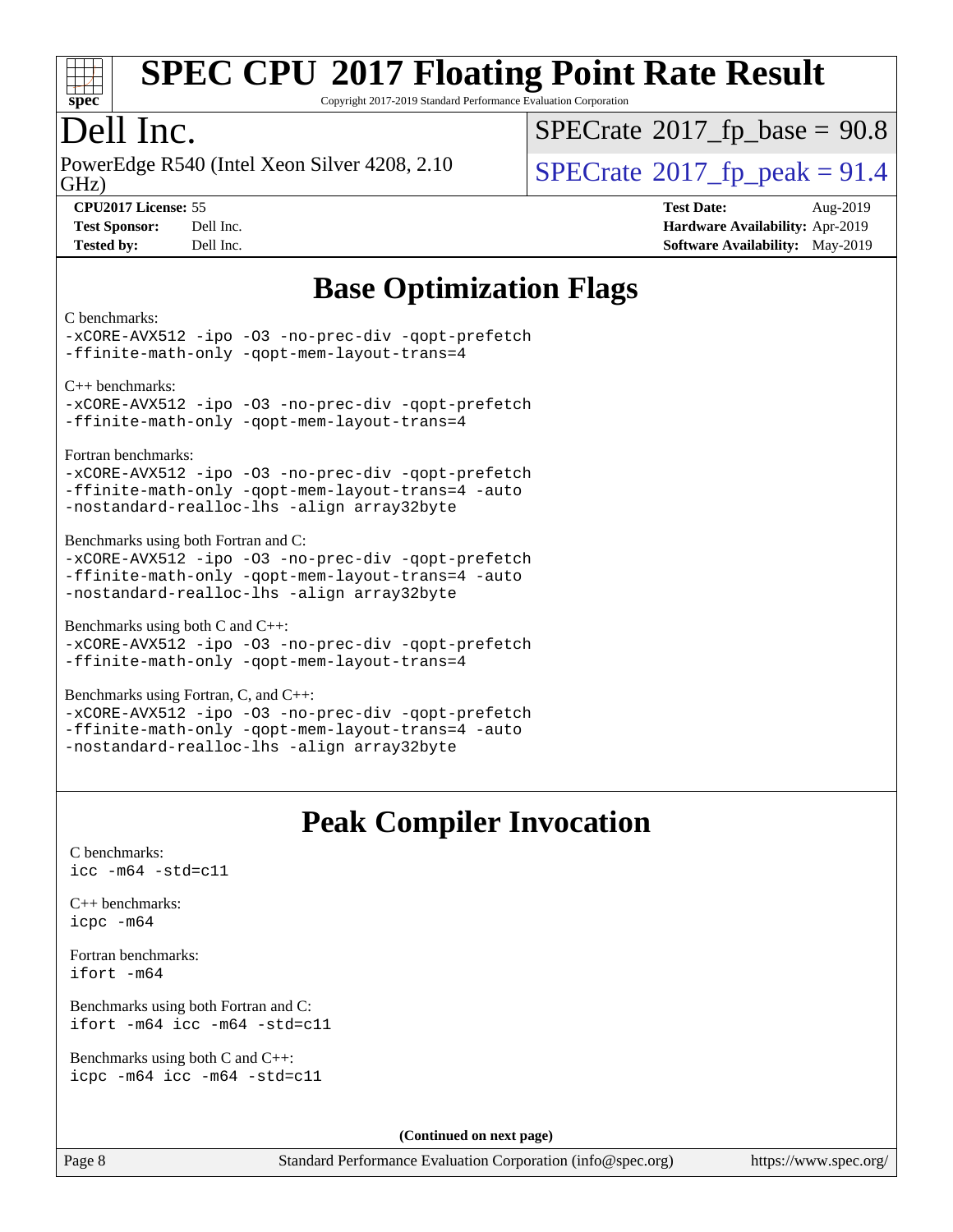

Copyright 2017-2019 Standard Performance Evaluation Corporation

# Dell Inc.

GHz) PowerEdge R540 (Intel Xeon Silver 4208, 2.10  $\vert$  [SPECrate](http://www.spec.org/auto/cpu2017/Docs/result-fields.html#SPECrate2017fppeak)<sup>®</sup>[2017\\_fp\\_peak = 9](http://www.spec.org/auto/cpu2017/Docs/result-fields.html#SPECrate2017fppeak)1.4

 $SPECTate@2017_fp\_base = 90.8$ 

**[Tested by:](http://www.spec.org/auto/cpu2017/Docs/result-fields.html#Testedby)** Dell Inc. **[Software Availability:](http://www.spec.org/auto/cpu2017/Docs/result-fields.html#SoftwareAvailability)** May-2019

**[CPU2017 License:](http://www.spec.org/auto/cpu2017/Docs/result-fields.html#CPU2017License)** 55 **[Test Date:](http://www.spec.org/auto/cpu2017/Docs/result-fields.html#TestDate)** Aug-2019 **[Test Sponsor:](http://www.spec.org/auto/cpu2017/Docs/result-fields.html#TestSponsor)** Dell Inc. **[Hardware Availability:](http://www.spec.org/auto/cpu2017/Docs/result-fields.html#HardwareAvailability)** Apr-2019

# **[Peak Compiler Invocation \(Continued\)](http://www.spec.org/auto/cpu2017/Docs/result-fields.html#PeakCompilerInvocation)**

[Benchmarks using Fortran, C, and C++:](http://www.spec.org/auto/cpu2017/Docs/result-fields.html#BenchmarksusingFortranCandCXX)

[icpc -m64](http://www.spec.org/cpu2017/results/res2019q3/cpu2017-20190831-17313.flags.html#user_CC_CXX_FCpeak_intel_icpc_64bit_4ecb2543ae3f1412ef961e0650ca070fec7b7afdcd6ed48761b84423119d1bf6bdf5cad15b44d48e7256388bc77273b966e5eb805aefd121eb22e9299b2ec9d9) [icc -m64 -std=c11](http://www.spec.org/cpu2017/results/res2019q3/cpu2017-20190831-17313.flags.html#user_CC_CXX_FCpeak_intel_icc_64bit_c11_33ee0cdaae7deeeab2a9725423ba97205ce30f63b9926c2519791662299b76a0318f32ddfffdc46587804de3178b4f9328c46fa7c2b0cd779d7a61945c91cd35) [ifort -m64](http://www.spec.org/cpu2017/results/res2019q3/cpu2017-20190831-17313.flags.html#user_CC_CXX_FCpeak_intel_ifort_64bit_24f2bb282fbaeffd6157abe4f878425411749daecae9a33200eee2bee2fe76f3b89351d69a8130dd5949958ce389cf37ff59a95e7a40d588e8d3a57e0c3fd751)

## **[Peak Portability Flags](http://www.spec.org/auto/cpu2017/Docs/result-fields.html#PeakPortabilityFlags)**

Same as Base Portability Flags

# **[Peak Optimization Flags](http://www.spec.org/auto/cpu2017/Docs/result-fields.html#PeakOptimizationFlags)**

[C benchmarks](http://www.spec.org/auto/cpu2017/Docs/result-fields.html#Cbenchmarks):

```
 519.lbm_r: -prof-gen(pass 1) -prof-use(pass 2) -ipo -xCORE-AVX512
-O3 -no-prec-div -qopt-prefetch -ffinite-math-only
-qopt-mem-layout-trans=4
```
 538.imagick\_r: [-xCORE-AVX512](http://www.spec.org/cpu2017/results/res2019q3/cpu2017-20190831-17313.flags.html#user_peakCOPTIMIZE538_imagick_r_f-xCORE-AVX512) [-ipo](http://www.spec.org/cpu2017/results/res2019q3/cpu2017-20190831-17313.flags.html#user_peakCOPTIMIZE538_imagick_r_f-ipo) [-O3](http://www.spec.org/cpu2017/results/res2019q3/cpu2017-20190831-17313.flags.html#user_peakCOPTIMIZE538_imagick_r_f-O3) [-no-prec-div](http://www.spec.org/cpu2017/results/res2019q3/cpu2017-20190831-17313.flags.html#user_peakCOPTIMIZE538_imagick_r_f-no-prec-div) [-qopt-prefetch](http://www.spec.org/cpu2017/results/res2019q3/cpu2017-20190831-17313.flags.html#user_peakCOPTIMIZE538_imagick_r_f-qopt-prefetch) [-ffinite-math-only](http://www.spec.org/cpu2017/results/res2019q3/cpu2017-20190831-17313.flags.html#user_peakCOPTIMIZE538_imagick_r_f_finite_math_only_cb91587bd2077682c4b38af759c288ed7c732db004271a9512da14a4f8007909a5f1427ecbf1a0fb78ff2a814402c6114ac565ca162485bbcae155b5e4258871) [-qopt-mem-layout-trans=4](http://www.spec.org/cpu2017/results/res2019q3/cpu2017-20190831-17313.flags.html#user_peakCOPTIMIZE538_imagick_r_f-qopt-mem-layout-trans_fa39e755916c150a61361b7846f310bcdf6f04e385ef281cadf3647acec3f0ae266d1a1d22d972a7087a248fd4e6ca390a3634700869573d231a252c784941a8)

544.nab\_r: Same as 538.imagick\_r

[C++ benchmarks:](http://www.spec.org/auto/cpu2017/Docs/result-fields.html#CXXbenchmarks)

```
 508.namd_r: -prof-gen(pass 1) -prof-use(pass 2) -ipo -xCORE-AVX512
-O3 -no-prec-div -qopt-prefetch -ffinite-math-only
-qopt-mem-layout-trans=4
```
 510.parest\_r: [-xCORE-AVX512](http://www.spec.org/cpu2017/results/res2019q3/cpu2017-20190831-17313.flags.html#user_peakCXXOPTIMIZE510_parest_r_f-xCORE-AVX512) [-ipo](http://www.spec.org/cpu2017/results/res2019q3/cpu2017-20190831-17313.flags.html#user_peakCXXOPTIMIZE510_parest_r_f-ipo) [-O3](http://www.spec.org/cpu2017/results/res2019q3/cpu2017-20190831-17313.flags.html#user_peakCXXOPTIMIZE510_parest_r_f-O3) [-no-prec-div](http://www.spec.org/cpu2017/results/res2019q3/cpu2017-20190831-17313.flags.html#user_peakCXXOPTIMIZE510_parest_r_f-no-prec-div) [-qopt-prefetch](http://www.spec.org/cpu2017/results/res2019q3/cpu2017-20190831-17313.flags.html#user_peakCXXOPTIMIZE510_parest_r_f-qopt-prefetch) [-ffinite-math-only](http://www.spec.org/cpu2017/results/res2019q3/cpu2017-20190831-17313.flags.html#user_peakCXXOPTIMIZE510_parest_r_f_finite_math_only_cb91587bd2077682c4b38af759c288ed7c732db004271a9512da14a4f8007909a5f1427ecbf1a0fb78ff2a814402c6114ac565ca162485bbcae155b5e4258871) [-qopt-mem-layout-trans=4](http://www.spec.org/cpu2017/results/res2019q3/cpu2017-20190831-17313.flags.html#user_peakCXXOPTIMIZE510_parest_r_f-qopt-mem-layout-trans_fa39e755916c150a61361b7846f310bcdf6f04e385ef281cadf3647acec3f0ae266d1a1d22d972a7087a248fd4e6ca390a3634700869573d231a252c784941a8)

[Fortran benchmarks](http://www.spec.org/auto/cpu2017/Docs/result-fields.html#Fortranbenchmarks):

```
 503.bwaves_r: -xCORE-AVX512 -ipo -O3 -no-prec-div -qopt-prefetch
-ffinite-math-only -qopt-mem-layout-trans=4 -auto
-nostandard-realloc-lhs -align array32byte
```
549.fotonik3d\_r: Same as 503.bwaves\_r

```
 554.roms_r: -prof-gen(pass 1) -prof-use(pass 2) -ipo -xCORE-AVX512
-O3 -no-prec-div -qopt-prefetch -ffinite-math-only
-qopt-mem-layout-trans=4 -auto -nostandard-realloc-lhs
-align array32byte
```
**(Continued on next page)**